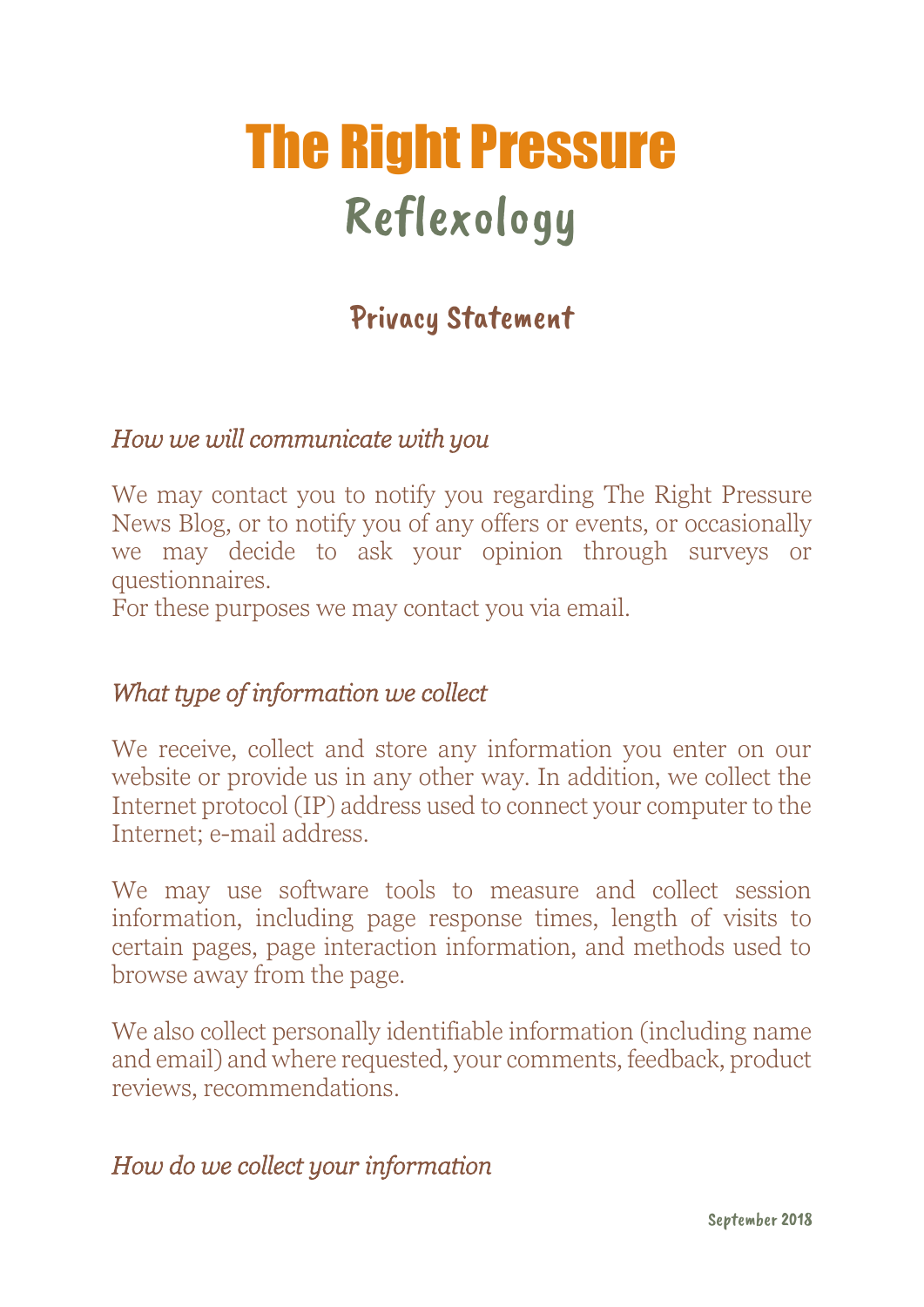When you subscribe to the mailing list on our website, as part of the process, we collect personal information you give us such as your name and email address.

Your personal information will be used for the specific reasons stated above only and will not be shared with any other business.

# *Why do we collect your information*

We collect such Non-personal and Personal Information for the following purposes:

- 1. To provide and operate the website;
- 2. To provide our subscribers with ongoing customer news and updates
- 3. To be able to contact our Visitors and Subscribers with general or personalized service-related notices and promotional messages
- 4. To create aggregated statistical data and other aggregated and/or inferred Non-personal Information, which we may use to provide and improve our respective services;
- 5. To comply with any applicable laws and regulations.

### *How do we store, use, share and disclose your site visitors' personal information?*

The Right Pressure is hosted on the Wix.com platform. Wix.com provides us with the online platform that allows us to contact you about our services.

Your data may be stored through Wix.com's data storage, databases and the general Wix.com applications. They store your data on secure servers behind a firewall.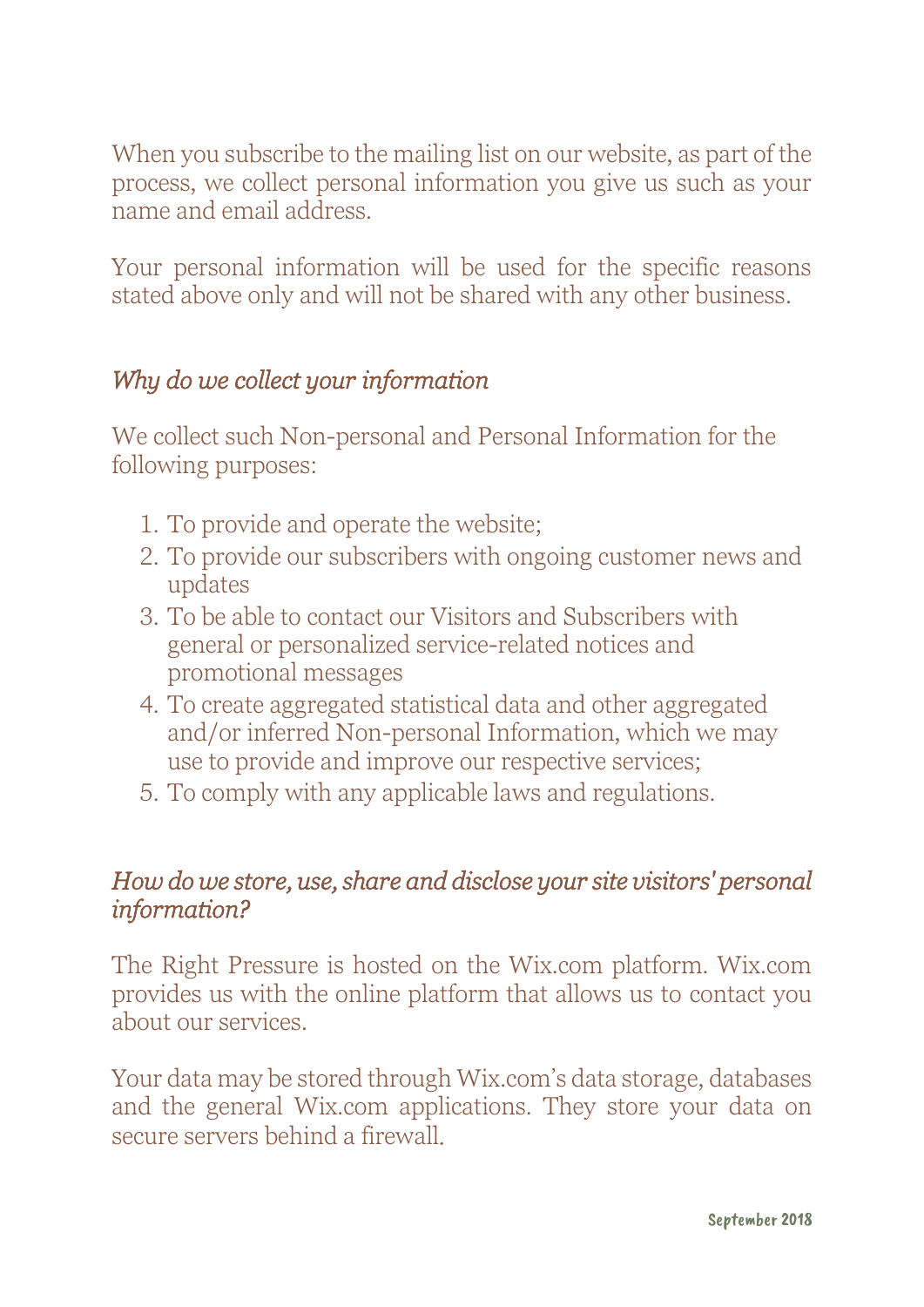# *Cookies*

# *Session (Transient) cookies:*

These cookies are erased when you close your browser, and do not collect information from your computer. They typically store information in the form of a session identification that does not personally identify the user.

# *Persistent (Permanent or Stored) cookies:*

These cookies are stored on your hard drive until they expire (i.e. they are based on a set expiration date) or until you delete them. These cookies are used to collect identifying information about the user, such as Web surfing behaviour or user preferences for a specific site.

# *Privacy Policy Updates*

We reserve the right to modify this privacy policy at any time, so please review it frequently. Changes and clarifications will take effect immediately upon their posting on our website. If we make material changes to this policy, we will notify you here that it has been updated, so that you are aware of information we collect, how we use it, and under what circumstances, if any, we use and/or disclose it.

### *Withdraw subscriber consent*

If you don't want us to process your data anymore and would like to be removed from our mailing list, please contact us via email: -

In your email Subject Header, please enter: - SUBSCRIBER REMOVAL REQUEST

Our email address: - right-here@therightpressure.co.uk